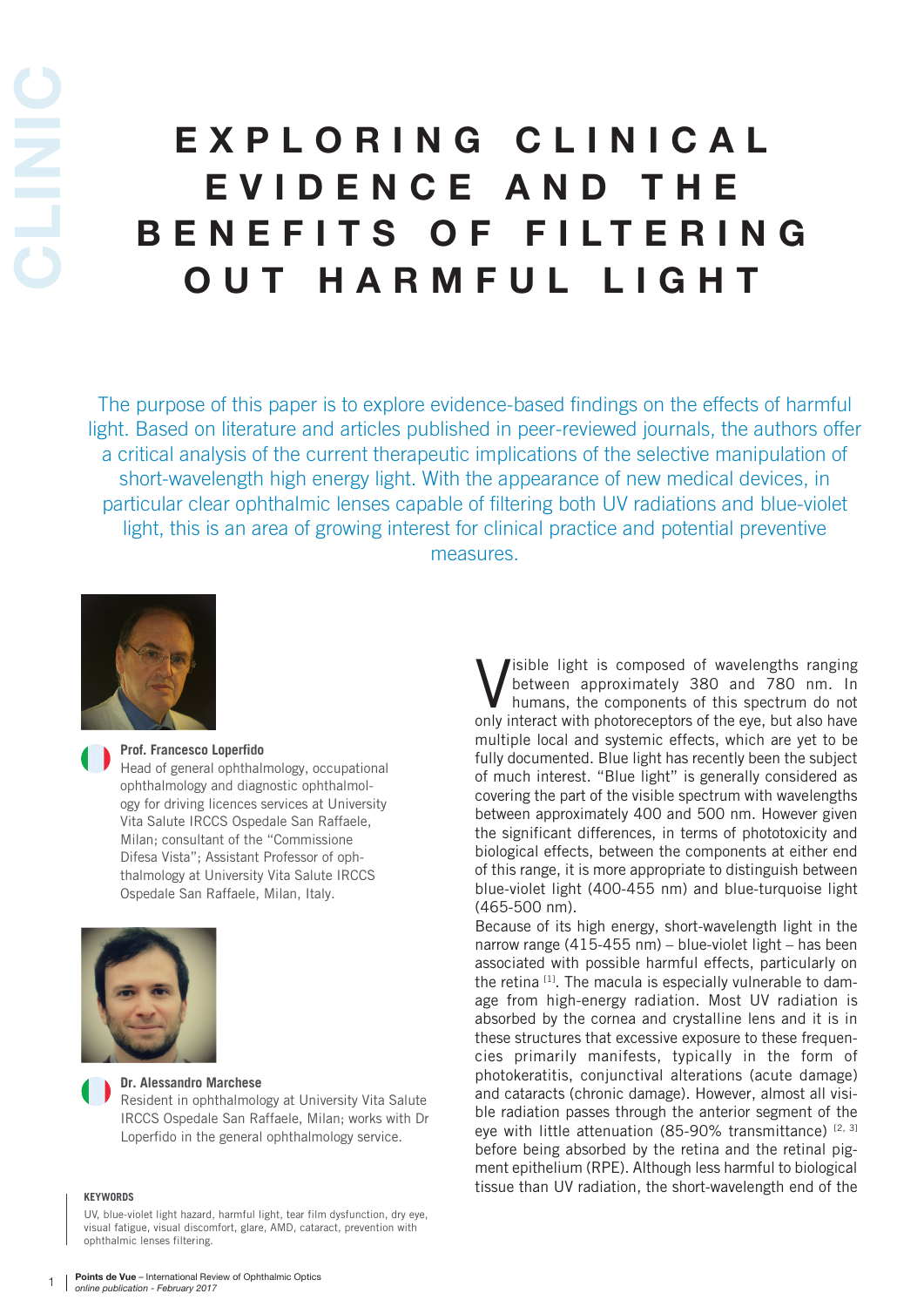« Because of its high energy, shortwavelength light in the narrow range (415- 455 nm) – blue-violet light – has been associated with possible harmful effects, particularly on the retina. »

visible spectrum can also cause photochemical damage, especially from prolonged and cumulative exposure. [4] The damage caused to the RPE and the neuroretina by blue light has been documented in a number of scientific publications. [5, 6, 7]

Recent studies have drawn attention to the toxicity of blue-violet light to retinal ganglion cells, whose axons make up the optical nerve. [8] These cells are less protected by the macular carotenoids due to their location in the retina, they are also rich in mitochondria which produce the energy necessary for the continuous generation of action potentials. The chromophores contained in these organelles are most stimulated by blue-violet light, impairing their function and increasing the production of oxygen free radicals. These effects constitute an important area of research with the potential for new strategies of neuroprotection, a topic of central importance in retinal vasculopathies such as diabetic retinopathy. The use of selective filters in clear ophthalmic lenses is also an increasingly reliable source of retinal protection. Due to their high energy, short wavelengths are also capable of causing damage to cellular DNA, either directly or by increasing the formation of reactive oxygen species (ROS), and are among the suspected risk factors in uveal melanoma. [9, 10]

## Blue-violet light and age-related macular degeneration

While age-related macular degeneration (AMD) is a multifactorial condition, various studies have suggested a connection with blue light.  $[11, 12, 13, 14, 15, 16]$  As the leading cause of vision impairment in over-50s, this pathology has significant social impact. [17] Prolonged and continuous exposure to short wavelengths is believed to contribute to the development and progression of AMD. The use of lenses that can selectively filter the light, especially at the blue-violet end of the spectrum, reaching the retina is thus

likely beneficial. The blue-violet band in fact has greater phototoxic potential than the blue-turquoise band. [18] It has recently been reported that the implantation of pigmented intraocular lenses (IOL) which block blue-spectrum light reduces, over time, the development of autofluorescence anomalies in the fundus of the eye compared to patients with transparent IOL implants with anti-UV blocking only. [19] Fundus autofluorescence is a standard test for early diagnosis of RPE alterations associated with AMD. The findings of this study have evoked strong interest, although they need to be confirmed by randomized trials. These alterations are triggered by various mechanisms, including the production of oxygen free radicals. The type of IOL in the anterior segment has been demonstrated to have a significant impact on the levels of oxidative stress measured in the vitreous gel. In nuclear cataracts there is a yellowing of the lens, increasing its ability to filter blue light up to 60% [20] and the oxidative stress to which the retina is exposed is considerably lower when nuclear cataracts are present than in patients with transparent IOL implants with UV blocking only. [21]

# Blue-violet light and refraction

The potential benefits of filtering out blue-violet light are not limited to broad protection of the retina and RPE, but also extend to vision quality. The eye is a complex dioptric system, and the light rays which pass through it undergo scattering before arriving at the retina. The components of a beam of white light are deflected differently in accordance with their wavelengths, producing chromatic aberrations. This occurs because the refraction index of a light-carrying medium differs according to the wavelengths transmitting through it. The shorter the wavelength, the higher the refraction. This principle accounts for the formation of rainbows, in which water droplets in the air act as microscopic prisms.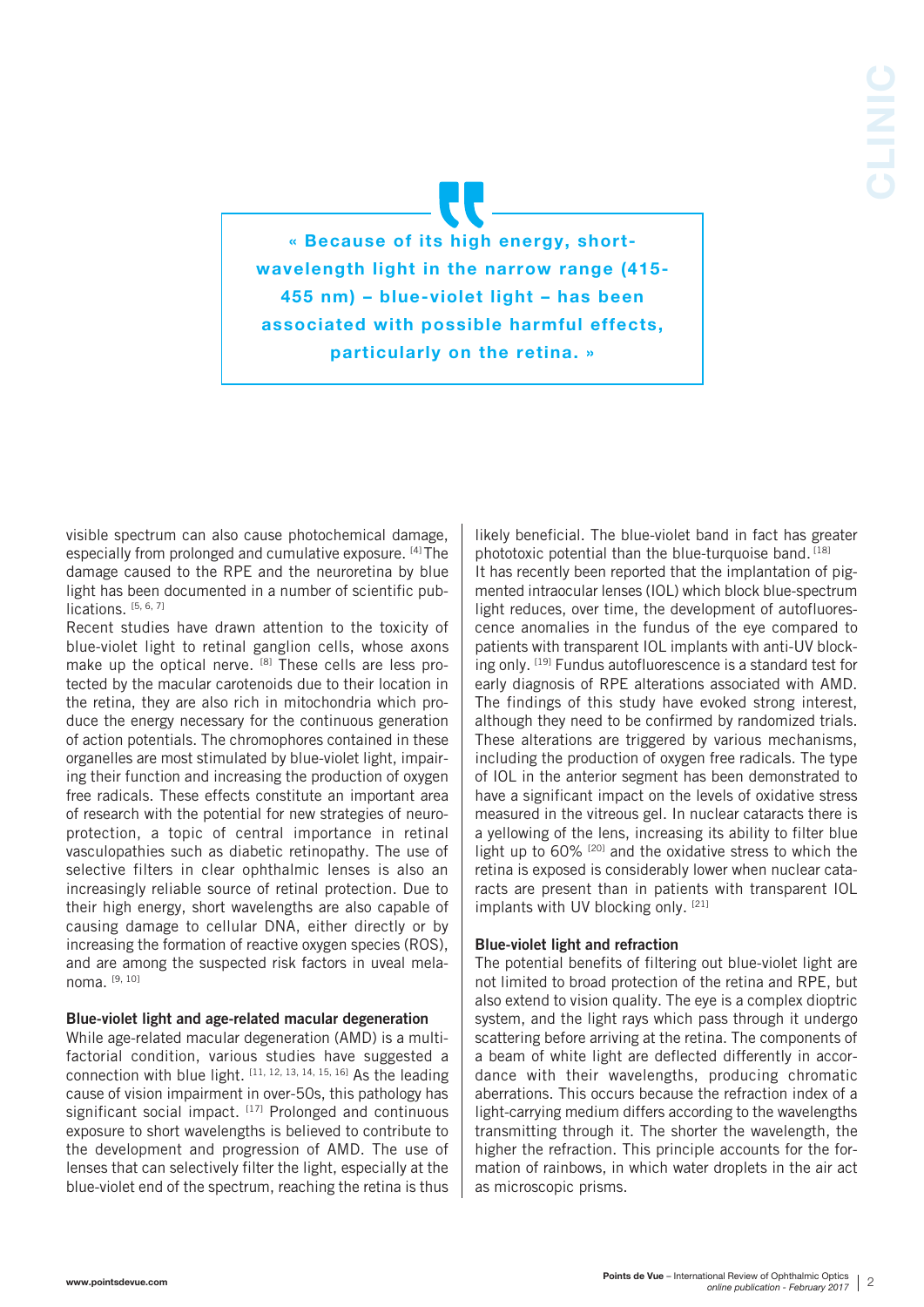« Prolonged and continuous exposure to short wavelengths is believed to contribute to the development and progression of AMD. »

Absorption of blue light by specific ophthalmic lenses reduces chromatic aberrations, thereby improving the sharpness of images. In patients with an unstable tear film, this effect on visual quality is even more pronounced. Patients with dry eye and an unstable tear film are known to have decreased visual acuity. [22] This is because light rays undergo greater dispersion when they pass through an irregular tear film, and this dispersion is greater with short-wavelength light. These aberrations create blurred images, increasing visual fatigue and photo-stress, ultimately causing headaches and epiphora.

Since blue-violet light is the most critical part of the visible spectrum causing such aberrations, blocking this light should reduce discomfort. Supporting this, a recent study showed that patients with an unstable tear film achieved better results in visual acuity tests when using a blueviolet filter. [23] Another study showed that the use of blue light-blocking ophthalmic lenses can reduce the glare and photo-stress associated with prolonged exposure to intense light. <sup>[24]</sup> Clear ophthalmic lenses with these blocking properties would avoid the need for tinted lenses in situations where photo-stress is particularly strong, such as after cataract surgery.



FIG.1 Prof. Loperfido with a patient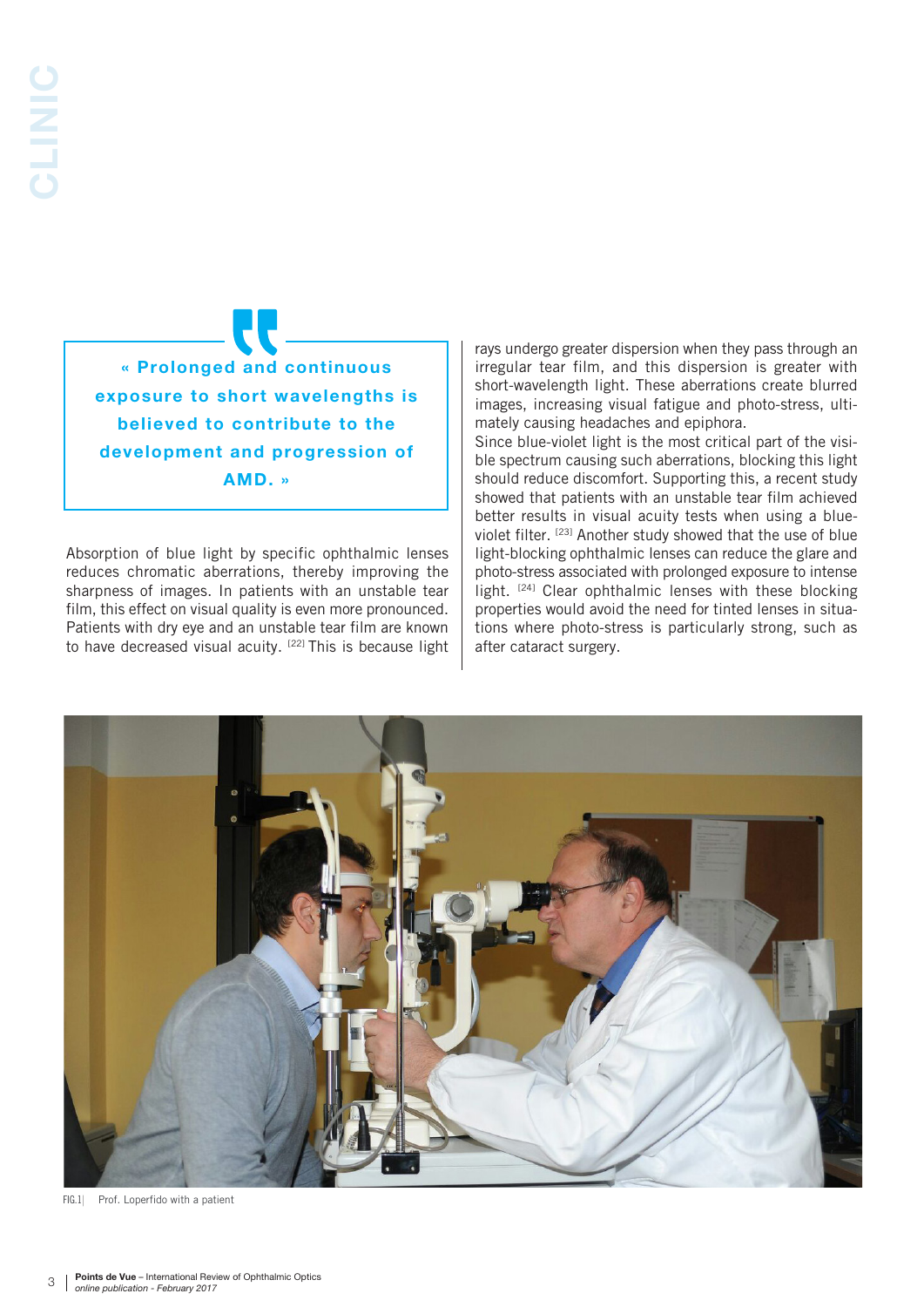« Absorption of blue light by specific ophthalmic lenses reduces chromatic aberrations, thereby improving the sharpness of images »

These studies also demonstrated how the use of filters which block short-wavelength light can produce significant and measurable clinical effects, including when incorporated into glasses lenses. In optical terms, therefore, the ability to selectively filter out blue-violet light is likely to be of value, as it helps to improve the quality of vision without significantly affecting cone and rod function. [25] In this way, scotopic and photopic sensitivity remain almost unchanged. Preserving night vision is an essential requirement for permanent lenses. The number of rod cells in the retina diminishes with age, while the number of cones remains fairly constant throughout an individual's lifetime. [26] This phenomenon explains the reduced ability to adapt to darkness and the problems with night vision reported by so many adults.

## The duality of blue light

Although using lenses with short-wavelength cut-off filters may provide the retina with better protection against the harmful effects of photoexposure and reduce chromatic aberrations, the non-selective attenuation of blue light spectrum will also eliminate any associated beneficial effects. Many studies have shown that blue-turquoise light is one of the principal regulators of the circadian rhythms, contributing to chronobiological functions, with melanopsin stimulation peaking at 482 nm. [27] This photopigment does not contribute to the generation of a visual signal, but sends impulses to the neurosecretory nuclei regulating circadian rhythms by releasing mediators such as melatonin. During the day, exposure to blue-turquoise light promotes alertness, improves reaction times and regulates mood. [28]

As blue light exhibits pathological as well as physiological characteristics, the ideal non-tinted ophthalmic lens would therefore block the harmful effects of blue-violet light while preserving chronobiological functions associated with blue-turquoise light. A study on tinted (yellow) IOLs analysed the biological effects of these lenses, locating the equilibrium point between photoprotection and photoexposure at 445 nm. [27] However, it is very important to bear in mind that not all blue-filtering IOL implants are equivalent, with very large variations in the amount and type of light filtered by these implants.



# Conclusion

In recent years, significant clinical evidence has emerged for the benefits of reduced exposure to blue-violet light. Those who particularly stand to benefits include sufferers of tear film dysfunctioning and dry eye (especially when associated with prolonged use of digital devices and